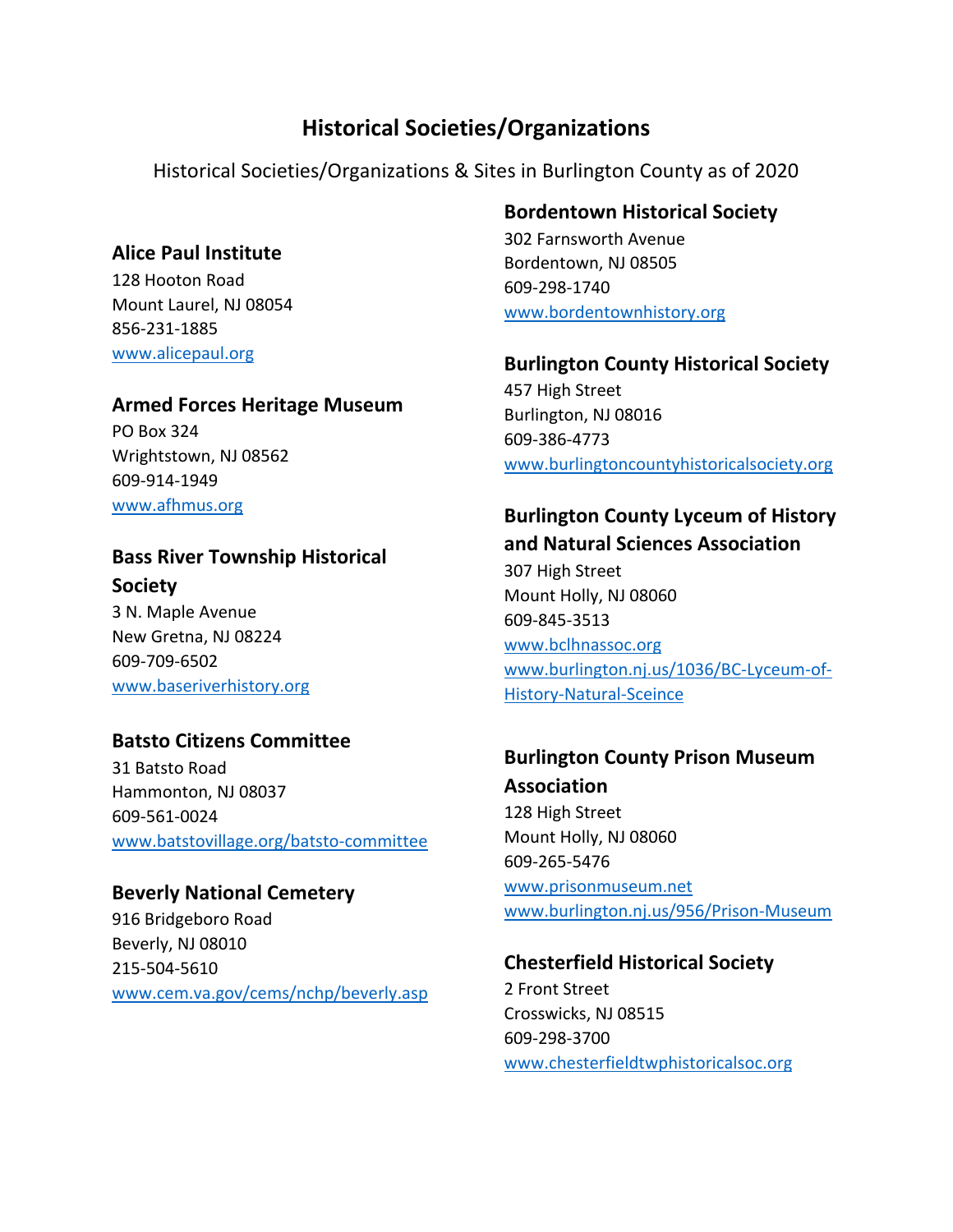#### **Colonial Burlington Foundation**

213 Wood Street Burlington, NJ 08016 609-997-1411 [www.colonialburlingtonfoundation.org](http://www.colonialburlingtonfoundation.org/)

#### **Colonial Dames of American in the State of New Jersey**

180 Burrs Road Westampton, NJ 08060 609-267-6996 [www.colonialdamesnj.org](http://www.colonialdamesnj.org/)

# **Evesham Historical Society**

10 Madison Court Marlton, NJ 08053 856-988-6530 [www.eveshamhistoricalsociety.org](http://www.eveshamhistoricalsociety.org/)

#### **Florence Historical Society**

711 Broad Street Florence, NJ 08518 609-499-2505 [www.florence-nj.gov/history](http://www.florence-nj.gov/history)

## **Delanco Historic Preservation**

**Advisory Board**

303 Union Avenue Delanco, NJ 08075 609-760-7746 [http://www.delancotownship.com/content](http://www.delancotownship.com/content/5298/6472/6474/default.aspx) [/5298/6472/6474/default.aspx](http://www.delancotownship.com/content/5298/6472/6474/default.aspx)

### **Delran Historic Society**

900 S. Chester Avenue Delran, NJ 08075 609-845-8389 [www.delranhistoricalsociety.org](http://www.delranhistoricalsociety.org/)

# **Dr. James Still Historic Office and Education Center**

211 Church Road Medford, NJ 08055 [www.drjamesstillcenter.org](http://www.drjamesstillcenter.org/)

#### **Friends of the Mansion at Smithville**

815 Smithville Road Eastampton, NJ 08060 609-261-5882 [www.smithvillemansion.org](http://www.smithvillemansion.org/)

#### **Historical Society of Riverton**

P.O. Box 112 Riverton, NJ 08077 [www.rivertonhistory.com](http://www.rivertonhistory.com/)

#### **Indian Mills Historic Society**

105 Willow Grove Road Shamong, NJ 08088 609-351-0073 [www.imhs2019.com](http://www.imhs2019.com/)

**John Woolman Memorial Association** 99 Branch Street Mount Holly, NJ 08060 609-267-3226 [www.woolmancentral.com](http://www.woolmancentral.com/)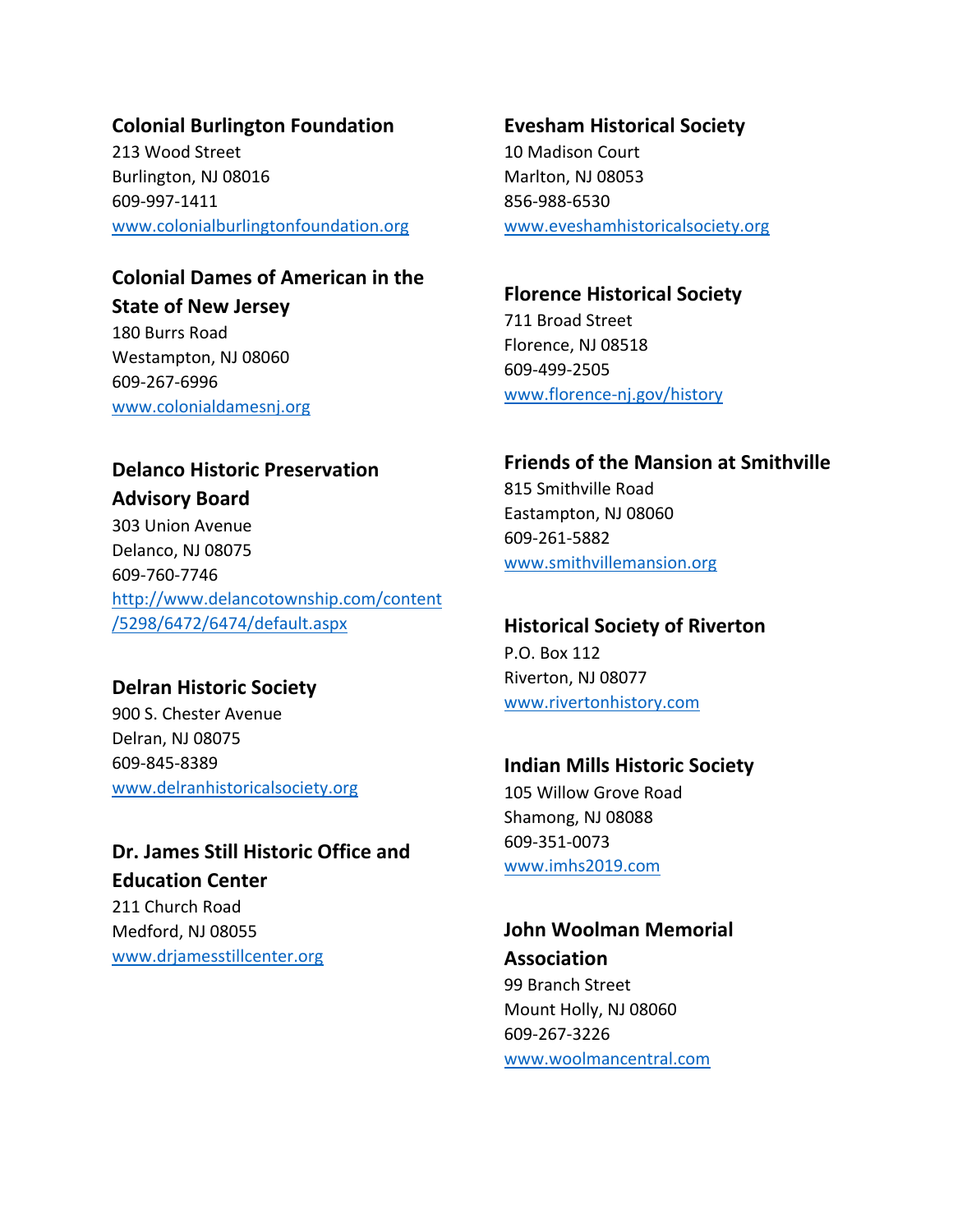#### **Lumberton Historical Society**

609 Main Street Lumberton, NJ 08048 609-265-8749 [www.lumbertonhistoricalsociety.com](http://www.lumbertonhistoricalsociety.com/)

#### **Mansfield Township Historical**

**Society** 2004 US 206 Bordentown, NJ 08505 609-298-0542 [www.mansfieldtwp-nj.com/about](http://www.mansfieldtwp-nj.com/about)

#### **Medford Historical Society**

275 Church Road Medford, NJ 08055 [www.medfordhistory.org](http://www.medfordhistory.org/)

#### **Moorestown Historical Society**

12 High Street Moorestown, NJ 08057 856-235-0353 [www.moorestownhistory.org](http://www.moorestownhistory.org/)

#### **Mount Holly Historical Society**

91 Park Avenue Mount Holly, NJ 08060 [www.mounthollyhistoricalsociety.org](http://www.mounthollyhistoricalsociety.org/)

#### **Mount Laurel Historical Society**

Moorestown-Mount Laurel Road & Hainesport-Mount Laurel Road [www.mountlaurelhistoricalsociety.com](http://www.mountlaurelhistoricalsociety.com/) **Riverfront Historical Society** 433 Cooper Street Beverly, NJ 08010 609-387-1079

#### **Riverside Historical Society**

10 Zurbrugg Way Riverside, NJ 08075 [www.riversidehistoricalsocietynj.com](http://www.riversidehistoricalsocietynj.com/)

**Roebling Historical Society** P.O. Box 162 Roebling, NJ 08554 [www.roeblinghistoricalsociety.org](http://www.roeblinghistoricalsociety.org/)

# **Shipman Mansion/Red Dragon**

**Canoe Club** 221 Edgewater Avenue Edgewater Park, NJ 08010 609-387-9847 [www.shipmanmansion.org](http://www.shipmanmansion.org/)

#### **Southampton Historical Society**

P.O. Box 2086 Southampton, NJ 08088 609-859-3763 [https://www.southamptonnj.org/history/hi](https://www.southamptonnj.org/history/historical_society.php) storical society.php

### **Springfield Township Historical Society** 2159 Jacksonville-Jobstown Road

Jobstown, NJ 08041 609-261-2570 [www.springfieldhistorical.org/about](http://www.springfieldhistorical.org/about)